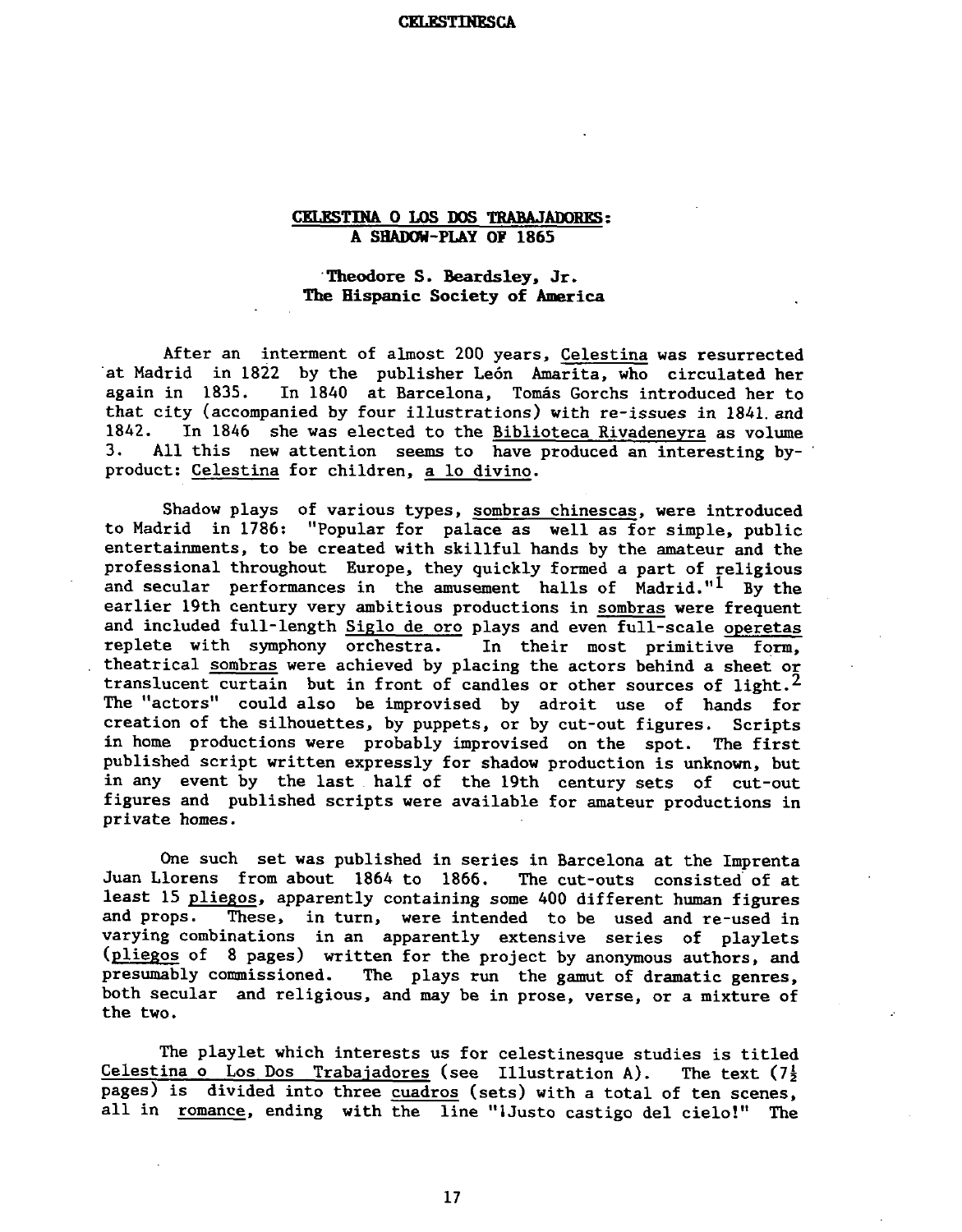CELESTINESCA

# **CELESTINA** O LOS DOS TRABAJADORES.

Pieza MORAL, en un acto y tres cuadros, para representarsé en

⋙≁⊄∉



**BARCELONA.** Imprenta de JUAN LLORENS, Palma de Santa Catalina. 1865.

Illustration A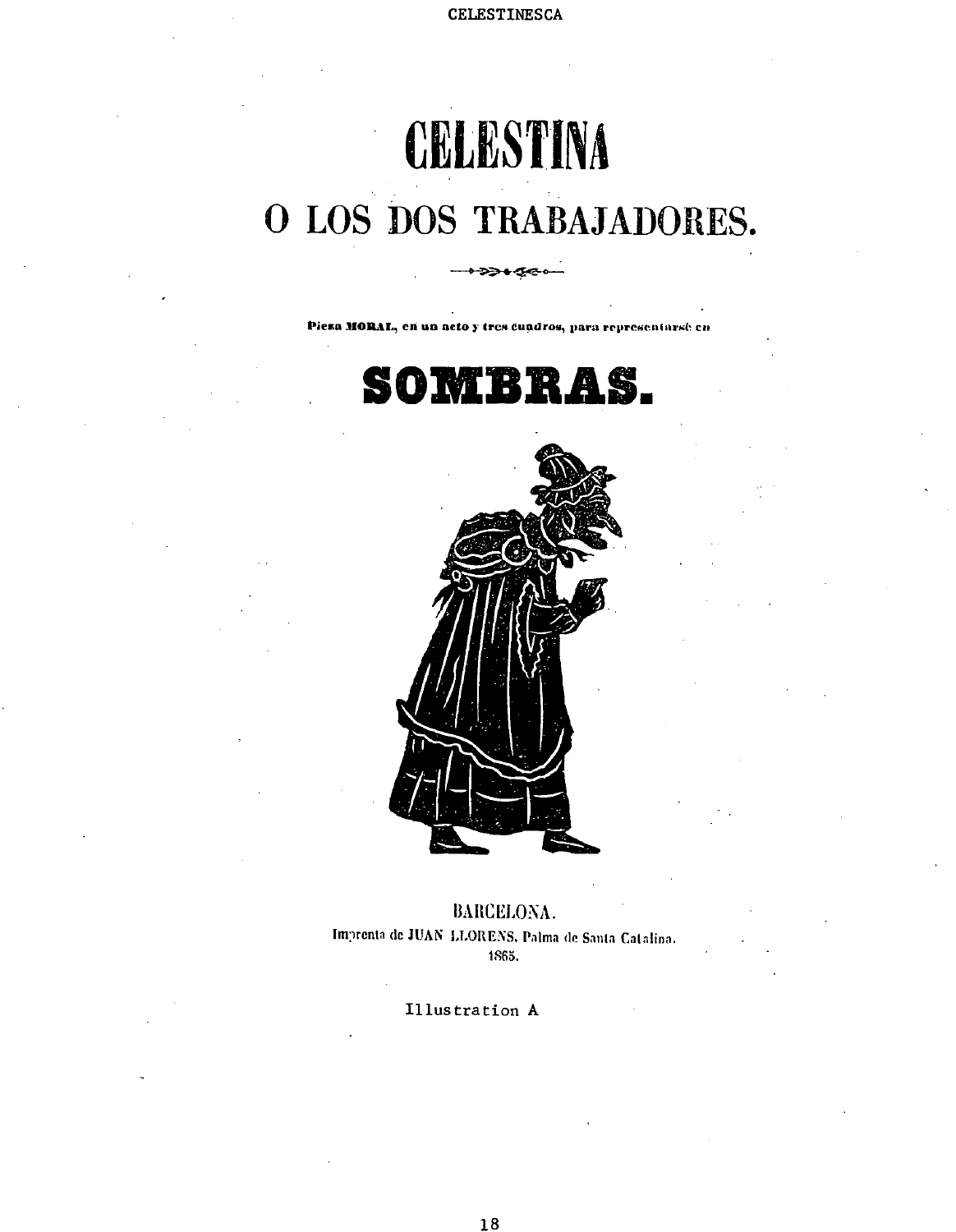## **CKLESTINESCA**

opening verses and cast of characters with prop list (indicating the location of corresponding cut-outs in the pliegos) are shown in Illustration B.

The opening dialogue (probably an echo of La Fontaine's treatment of the Aesopian tale of the "Ant and the Grasshopper") $3$  consists of a debate between two workmen over the respective virtues of labor and sloth. In passing, the antagonist of labor, Peregrin, makes the following utterance: "...con los pocos dineros/que me gana mi Ruperta/me voy á pasar el día/ en esta ó la otra taberna." We are not told who Ruperta is or how she earns her money. The debate ends without either<br>party convincing the other. Alone in the second scene, Juanillo party convincing the other. convinces himself that Peregrin is right after all and decides to abandon his work and join his friend at the local tavern. However, as he is leaving, Celestina appears. Juanillo does not know who she is but at length she convinces him that by working he will become wealthy:

Juanillo: ¿Mas quién sois?

Celestina: Ya lo sabrás, cuando te hayas hecho rico.

Juanillo: Pues **5** trabajar me pongo.

With the Ruperta reference, the adult spectator now awaits a further proposal for Juanillo from Celestina, in keeping with her old profession. We should perhaps point out that her "figurilla" profession. We should perhaps point out that her "figurilla"<br>(reproduced on the title page, Illustration A) can serve for any crone or witch in the repertoire of the series but, at the same time, is not too distinct from her image in the Gorchs edition of 1840 (see In other words, the adult spectator is likely to make the Ruperta-Celestina connection whereas a child presumably would only see a mysterious witch.

In any event things do not come to pass as we expect. When the job, the destruction of a bridge, is finished, Juanillo acquires a boat to ferry people across the river. Peregrin appears as a client. The dialogue of the first scene is repeated with the same results and, again, after Peregrin's departure, Juanillo decides that his lazy friend . is right after all. Once more to the rescue comes Celestina. Perhaps now she will suggest something appropriate to her past. But no, she simply convinces Juanillo to execute his plan to use his savings to go to Cuba and build a sugar mill. Three years pass, Juanillo returns wealthy from Havana to find Peregrin as impoverished as ever but convinced at last of the error of his ways. Suddenly Celestina arrives on the scene, using her name for the first time. But she appears not as an old crone (figure i) but rather as a pretty young girl (figure m), confiding to Juanillo that:

> Yo soy una pobre jóven que siempre te am6 en silencio; **Y** ansiando hacerte rico dizfraz de vieja me he puesto.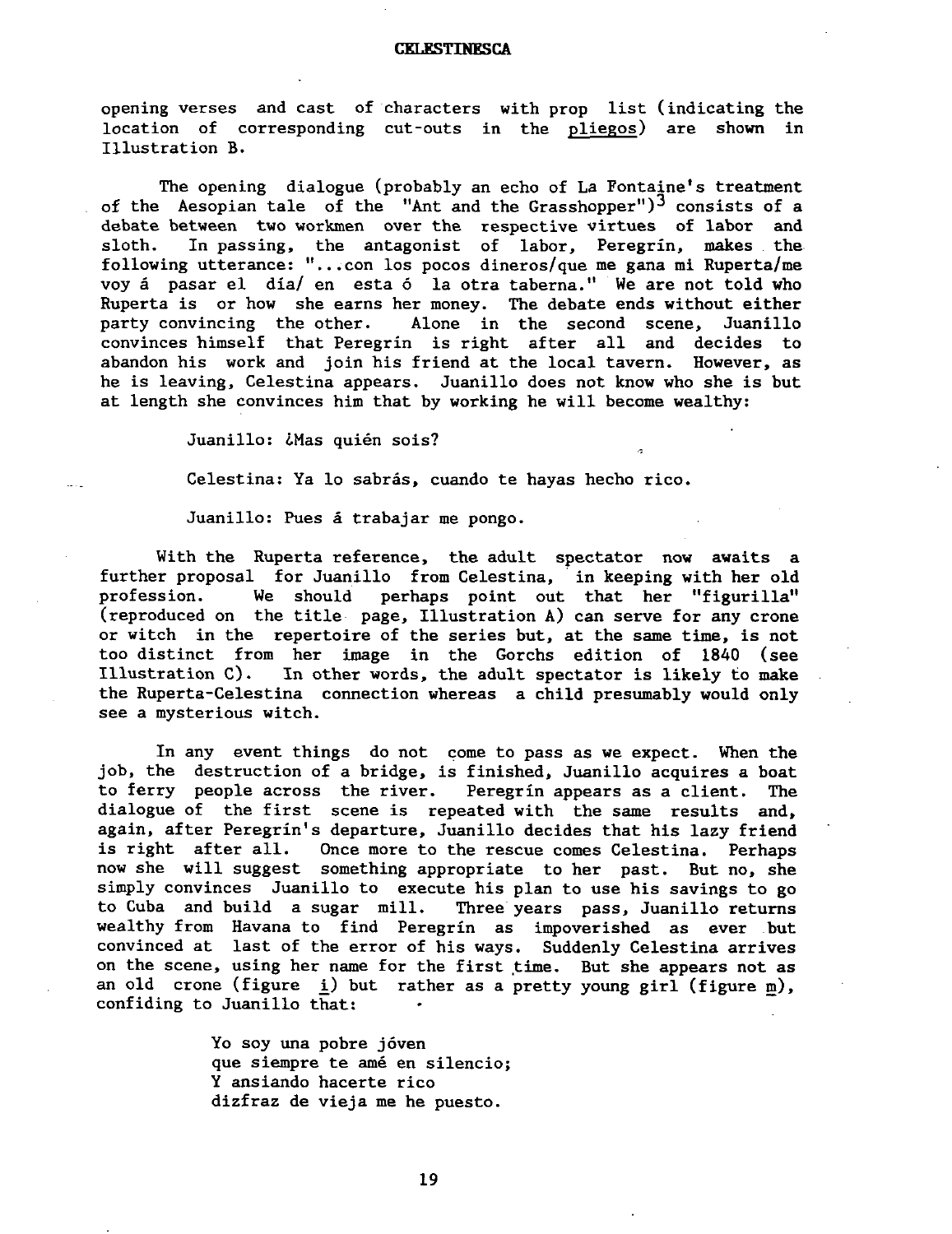## **CELESTINA 0 LOS DOS TRABAJADORES.**

## **FIGURAS P ACCESORIOS**

*que* **se** *emplean en esla pieza* , *van ckprendidos* **cn** *<sup>108</sup> pliegos 8 y 65 de la cokccion de figuras.* 

| Nombres.      |  |  | Figuras. |  | Seña. | Pliego.        |     |
|---------------|--|--|----------|--|-------|----------------|-----|
| Juanillo.     |  |  | figuras. |  |       | $g \, n \, h.$ | 15. |
| Peregrin.     |  |  | ъ        |  |       | g              | D   |
| Celestina.    |  |  | D        |  |       | m              | ב   |
| D. Rufo.      |  |  | Lgura    |  |       | c              | D   |
| D. Salustiano |  |  | D        |  |       | b              | D   |
| Aldeana.      |  |  | D        |  |       | ñ              | פ   |
| Lacayo        |  |  | D        |  |       |                | D   |
| Puente        |  |  |          |  |       | a              | D   |
| Patos.        |  |  |          |  |       | e              | D   |
| Vapor.        |  |  |          |  |       | 1.             | ъ   |
| Rarcos.       |  |  |          |  |       |                | R   |

## ACTO ÚNICO.

## **CUADRO PRINEICO.**

*La escena representa un puente en derribo. Sobre el aparccen Juanillo (fig. g.) y Perqrin* (fig. **f** ); *elprimero trahajando, el olro con* la *piguela a1 hmbro.* **<sup>P</sup>**

## **ESCENA I.**

*Jwnilb y Peregrin.* 

*Peregrin.* Juanillo tu eres un tonto en sudar de esa manera, que el trabajo no hacc rico y a1 qoe se muere le entierran. Así, déjate el trabajo y echa á un lado la piqueta<br>y vente á beber un trago de buen vino a la taberna. Juanillo. Peregrin, no seas tonto,

no buelgues de esa manera, que al que no trabaja siempre<br>le persigue la pobreza: con que asl, ponle a1 trabajo, **di** de firm *h* la piquela y déjate estar de tragos,<br>de vinos y de tabernas. *Peregrin,* Pero **dl,** Juanillo amigo:  $\zeta$  Qué adelantas, que prosperas en estarte todo el dia machacando en esas piedras, si a1 cabo de la semana **b** pagad vida tan pcrra,

**Illustration B**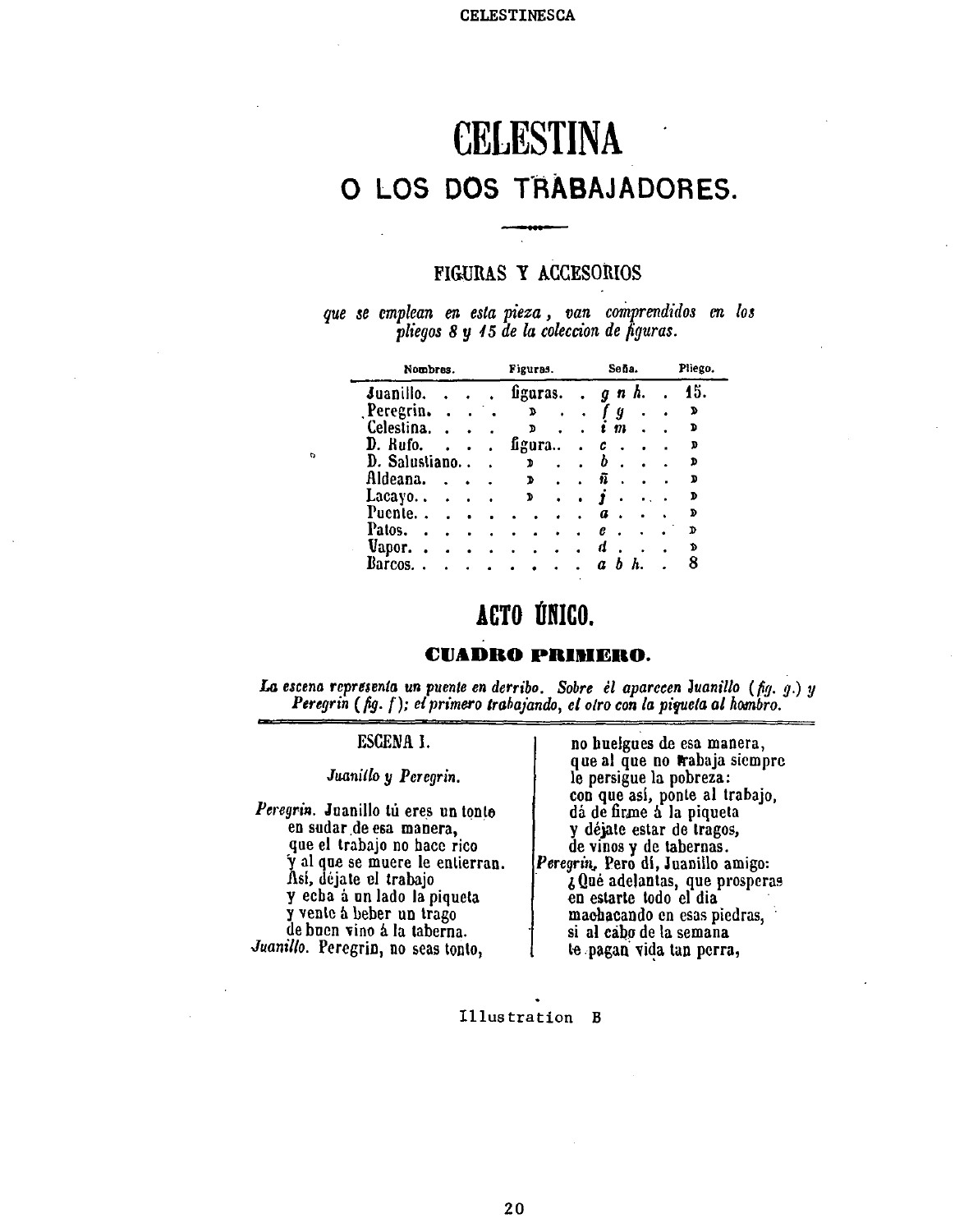## **CELESTINESCA**

The joke is on us, the jaded and well-read spectators, who have<br>xpecting a certain plot development all this time. Ruperta been expecting a certain plot development all this time. remains unexplained, except for the purpose of our deception. Juanillo and young Celestina, she of the ironically divine name, are to be wed. "Angel bajado del cielo" Juanillo defines her. The play closes with the lament of the penitent Peregrin, who summarizes the burden of this selfstyled "Pieza MORAL" in the spirit of Aesop and La Fontaine:

> iOh auditorio que me escuchas! mirate en aqueste espejo. El descansa y yo trabajo. iJusto castigo del cielo!

The text is literate, the somewhat outrageous plot adroitly and straightforwardly conveyed. Suspense on two different levels is provided and, like a Mae West double entendre, is harmless to the ears of the incognoscenti. This Celestina attenuates the bawdy elements of an authentic Punch-and-Judy Show without abandoning a bit of unrequited spice for the grown-ups, somewhat in the direction of Kukla, Fran, and Ollie, a popular American TV show of the 1950s.

There is no real clue as to the identity of the author. It is curious that there are two Catalan dramatists working at this time whose family names are identical to those of the printer, Juan Llorens, who presumably commissioned the play: Francisco Llorens y Cdnua and Modesto Llorens y Torres. Equally curious is the first name of a descendent of the Llorens clan: Peregrin Luis Llorens y Raga. Is Peregrin an old traditional first name in the Llorens family?' And what relationship is there to our hero, Juanillo, and the publisher, Juan Llorens? We hasten to insist that all of this may be only coincidence.

Whoever our playwright is,  $4$  he has understood the original Celestina completely and then manipulated her in a most interesting, reverse fashion. We easily underestimate the role of Celestina as a practitioner of white magic<sup>5</sup> in her first appearance. She advises Juanillo (Scene 111, p. 4):

> mira que yo te 10 digo, mira que tengo esperiencia, mira que te pronostico riquezas inestimables si trabajas con ahinco.

Juanillo is incredulous, but the anonymous crone assures him that she has special powers:

> Vive tranquil0 pues mi poder es inmenso, ilimitado, infinito.

After the second dialogue with Peregrin and Juanillo's return to doubting the virtues of hard work, Celestina arrives to persuade him again. She is outraged ("hombre ingrate") that he would scorn her powers (Scene VI, p. 6):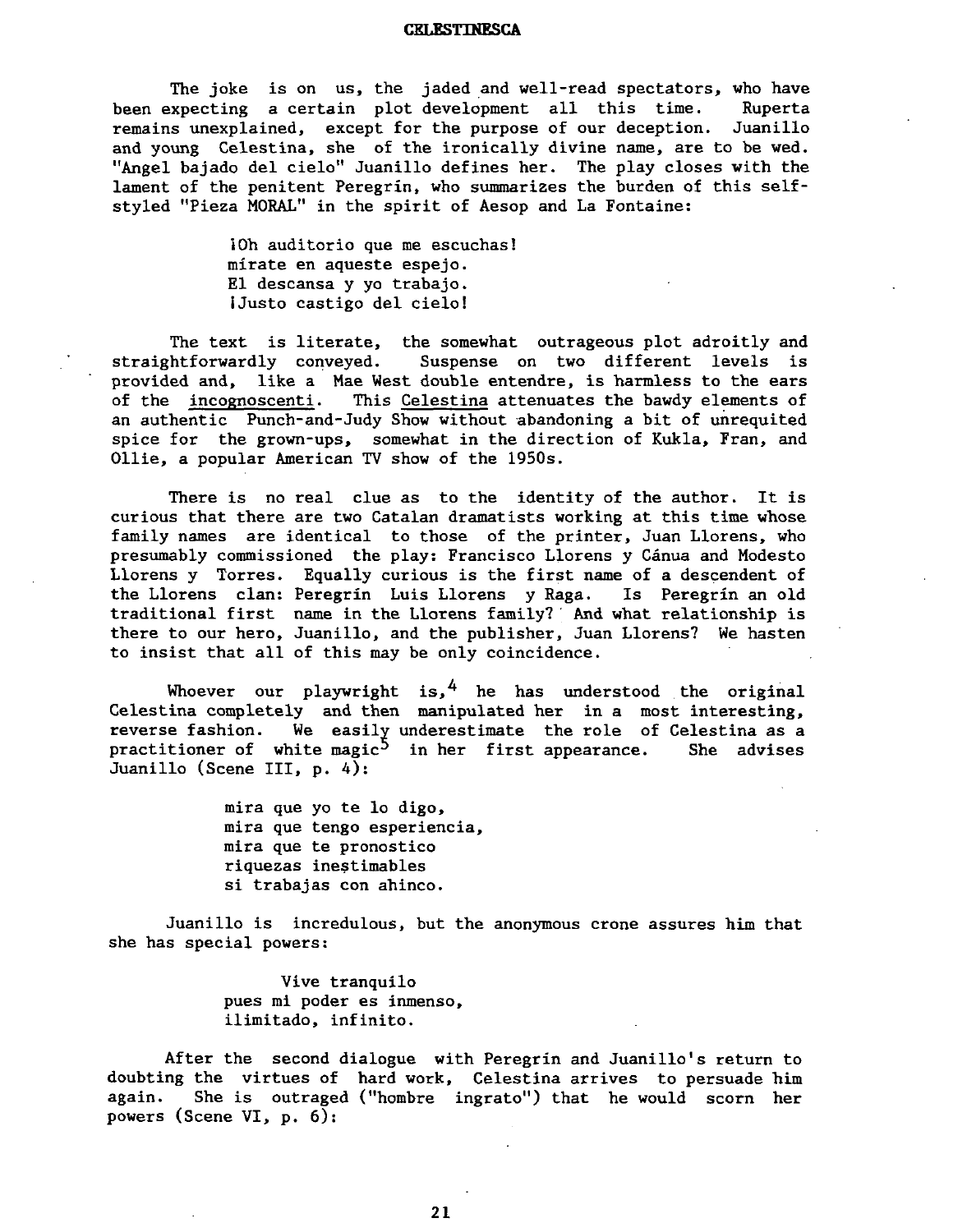

CELESTINA.

Quitate alla que no sey de aquellas que piensas; ten mesura por cortesia.  $P_{3,4}, T_{4,3}$ . Acto VIL

Illustration C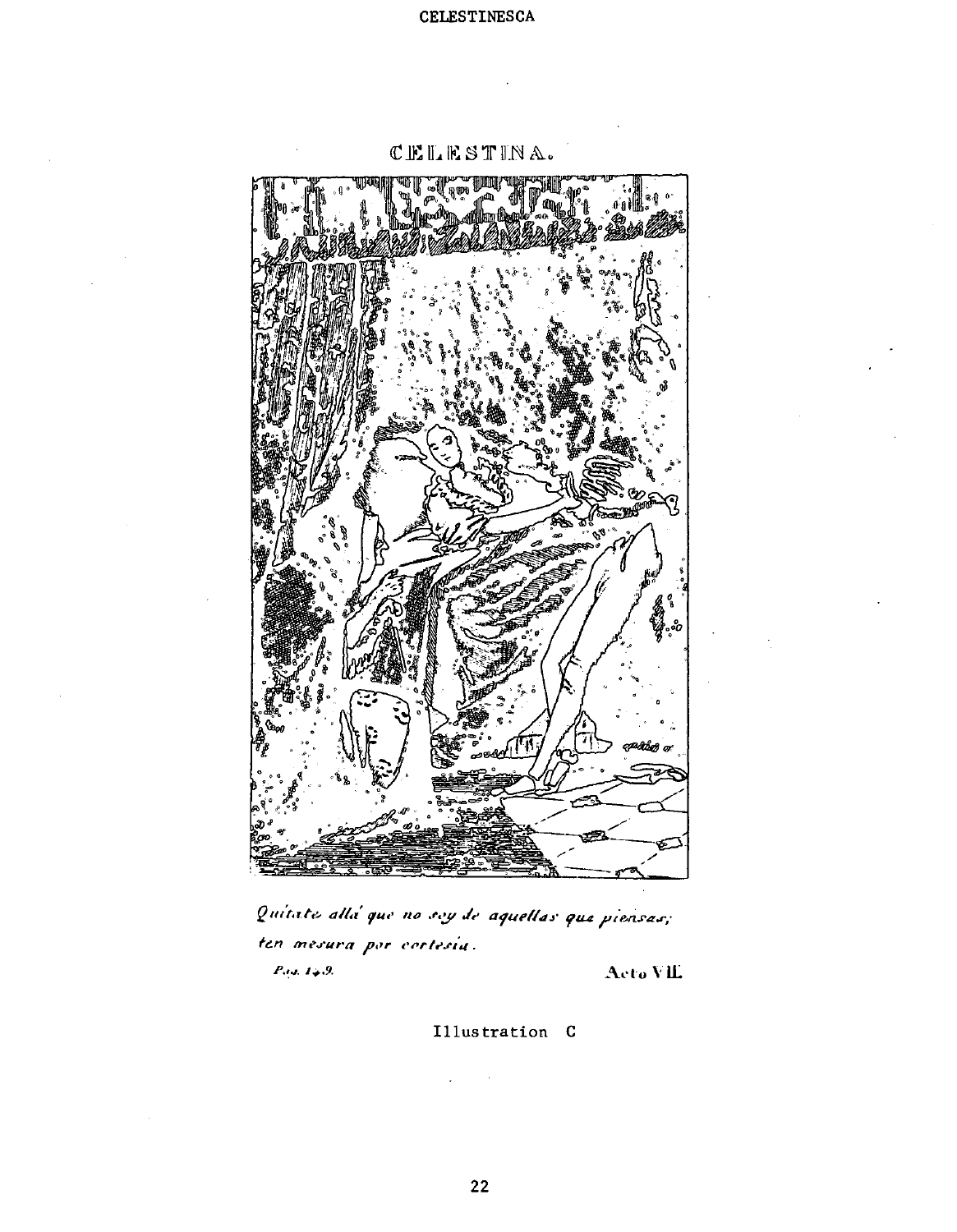iMalhaya sea la hora en que te dejé este barco, supuesto que mis favores quieres dejar malo grados!

In the ensuing scene she also attempts to reform Peregrin, but without success. She then declares that she will make things happen:

> Peregrín: No lo creo.<br>Celestina: Yo haré que dentro de tres años lo creas.

Indeed, things do happen. Juanillo returns from Cuba a wealthy man in precisely three years. Now occurs the "magical" transformation of the old crone into a beautiful young girl, somewhat in the tradition of Grimm's Frog Prince,  $6$  and she is to become the bride of our hero. At last Celestina fulfills her primordial instincts--finding a young girl for a young man--but as a marriage-broker not as a procuress, and as her own client. The pun on her celestial appellation is complete: "angel bajado del cielo," Celestina a 10 divino.

Thus, for some children in the greater Barcelona area during the later 19th century, old Celestina was incorporated into their lore as a magical figure, a good witch, $7$  eventually to be replaced and transformed on a different kind of screen and portrayed by Billie Burke (The Wizard of **02).**